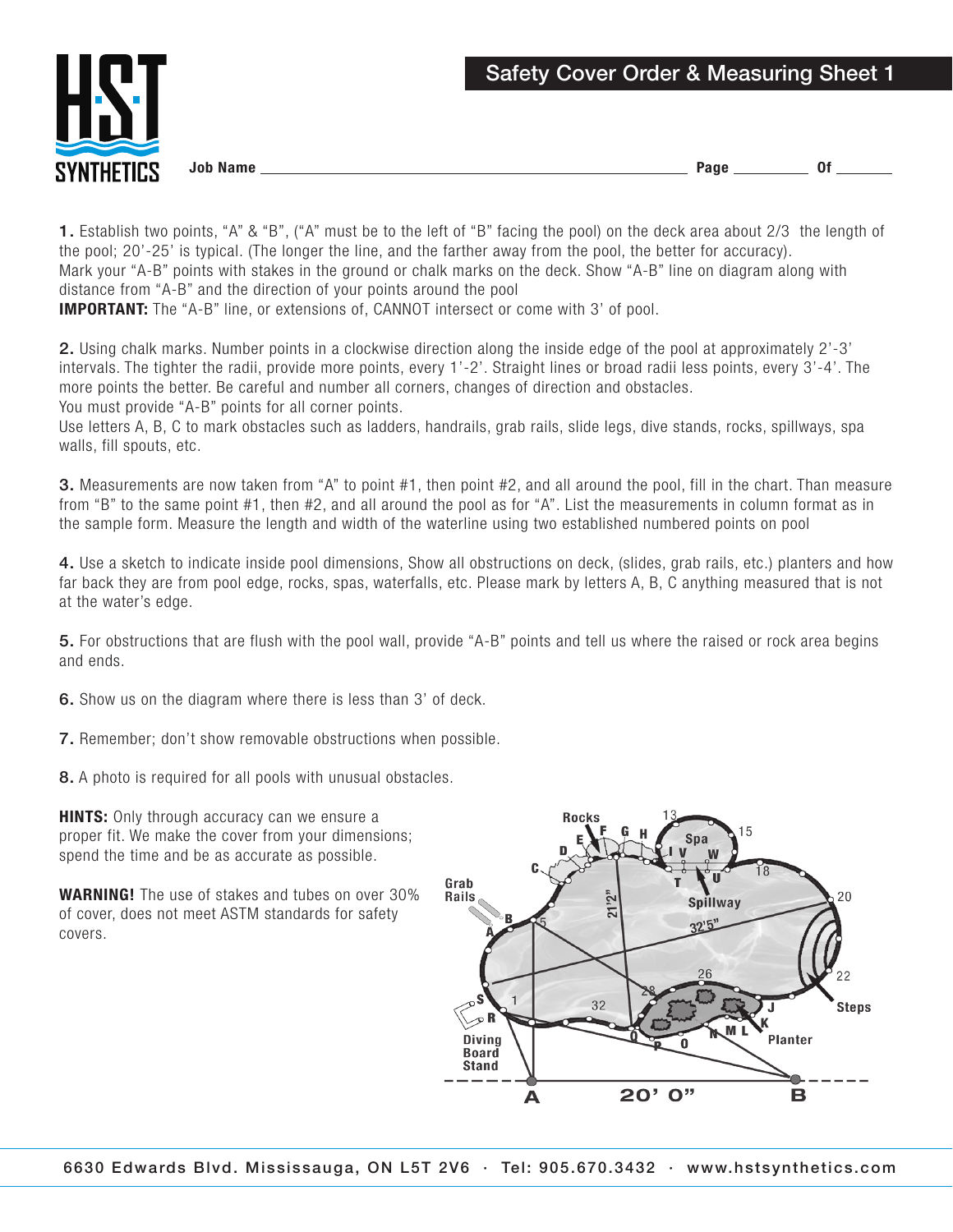

Job Name Page Of



|    | A |            | В         |  |  |  |
|----|---|------------|-----------|--|--|--|
|    |   | Feet I nch | Feet Inch |  |  |  |
| 24 |   |            |           |  |  |  |
| 25 |   |            |           |  |  |  |
| 26 |   |            |           |  |  |  |
| 27 |   |            |           |  |  |  |
| 28 |   |            |           |  |  |  |
| 29 |   |            |           |  |  |  |
| 30 |   |            |           |  |  |  |
| 31 |   |            |           |  |  |  |
| 32 |   |            |           |  |  |  |
| 33 |   |            |           |  |  |  |
| 34 |   |            |           |  |  |  |
| 35 |   |            |           |  |  |  |
| 36 |   |            |           |  |  |  |
| 37 |   |            |           |  |  |  |
| 38 |   |            |           |  |  |  |
| 39 |   |            |           |  |  |  |
| 40 |   |            |           |  |  |  |
| 41 |   |            |           |  |  |  |
| 42 |   |            |           |  |  |  |
| 43 |   |            |           |  |  |  |
| 44 |   |            |           |  |  |  |
| 45 |   |            |           |  |  |  |
| 46 |   |            |           |  |  |  |

|    | A |           |           | В |
|----|---|-----------|-----------|---|
|    |   | Feet Inch | Feet Inch |   |
| 47 |   |           |           |   |
| 48 |   |           |           |   |
| 49 |   |           |           |   |
| 50 |   |           |           |   |
| 51 |   |           |           |   |
| 52 |   |           |           |   |
| 53 |   |           |           |   |
| 54 |   |           |           |   |
| 55 |   |           |           |   |
| 56 |   |           |           |   |
| 57 |   |           |           |   |
| 58 |   |           |           |   |
| 59 |   |           |           |   |
| 60 |   |           |           |   |
| 61 |   |           |           |   |
| 62 |   |           |           |   |
| 63 |   |           |           |   |
| 64 |   |           |           |   |
| 65 |   |           |           |   |
| 66 |   |           |           |   |
| 67 |   |           |           |   |
| 68 |   |           |           |   |
| 69 |   |           |           |   |

|    | Δ    | В              |  |  |  |
|----|------|----------------|--|--|--|
|    | Feet | Inch Feet Inch |  |  |  |
| 70 |      |                |  |  |  |
| 71 |      |                |  |  |  |
| 72 |      |                |  |  |  |
| 73 |      |                |  |  |  |
| 74 |      |                |  |  |  |
| 75 |      |                |  |  |  |
| 76 |      |                |  |  |  |
| 77 |      |                |  |  |  |
| 78 |      |                |  |  |  |
| 79 |      |                |  |  |  |
| 80 |      |                |  |  |  |
| 81 |      |                |  |  |  |
| 82 |      |                |  |  |  |
| 83 |      |                |  |  |  |
| 84 |      |                |  |  |  |
| 85 |      |                |  |  |  |
| 86 |      |                |  |  |  |
| 87 |      |                |  |  |  |
| 88 |      |                |  |  |  |
| 89 |      |                |  |  |  |
| 90 |      |                |  |  |  |
| 91 |      |                |  |  |  |
| 92 |      |                |  |  |  |

Obstacles on Pool Please provide descriptions: Handrails · Slides · Waterfalls · Dive Rock · Planters, etc.

|              |                     | в |  |  |    |                     | в |                                                                                                                                                                                                                                                                                                                                                                                                                 |
|--------------|---------------------|---|--|--|----|---------------------|---|-----------------------------------------------------------------------------------------------------------------------------------------------------------------------------------------------------------------------------------------------------------------------------------------------------------------------------------------------------------------------------------------------------------------|
|              | Feet Inch Feet Inch |   |  |  |    | Feet Inch Feet Inch |   |                                                                                                                                                                                                                                                                                                                                                                                                                 |
| a            |                     |   |  |  | h. |                     |   |                                                                                                                                                                                                                                                                                                                                                                                                                 |
| <sub>b</sub> |                     |   |  |  |    |                     |   |                                                                                                                                                                                                                                                                                                                                                                                                                 |
| $\mathbb{C}$ |                     |   |  |  |    |                     |   |                                                                                                                                                                                                                                                                                                                                                                                                                 |
| d            |                     |   |  |  |    |                     |   |                                                                                                                                                                                                                                                                                                                                                                                                                 |
| $\theta$     |                     |   |  |  |    |                     |   |                                                                                                                                                                                                                                                                                                                                                                                                                 |
|              |                     |   |  |  | m  |                     |   |                                                                                                                                                                                                                                                                                                                                                                                                                 |
| g            |                     |   |  |  | n  |                     |   |                                                                                                                                                                                                                                                                                                                                                                                                                 |
|              |                     |   |  |  |    |                     |   |                                                                                                                                                                                                                                                                                                                                                                                                                 |
|              |                     |   |  |  |    |                     |   | Longest Length $\begin{array}{ccc}\text{I} & \text{I} & \text{I} & \text{I} & \text{I} & \text{I} & \text{I} & \text{I} & \text{I} & \text{I} & \text{I} & \text{I} & \text{I} & \text{I} & \text{I} & \text{I} & \text{I} & \text{I} & \text{I} & \text{I} & \text{I} & \text{I} & \text{I} & \text{I} & \text{I} & \text{I} & \text{I} & \text{I} & \text{I} & \text{I} & \text{I} & \text{I} & \text{I} & \$ |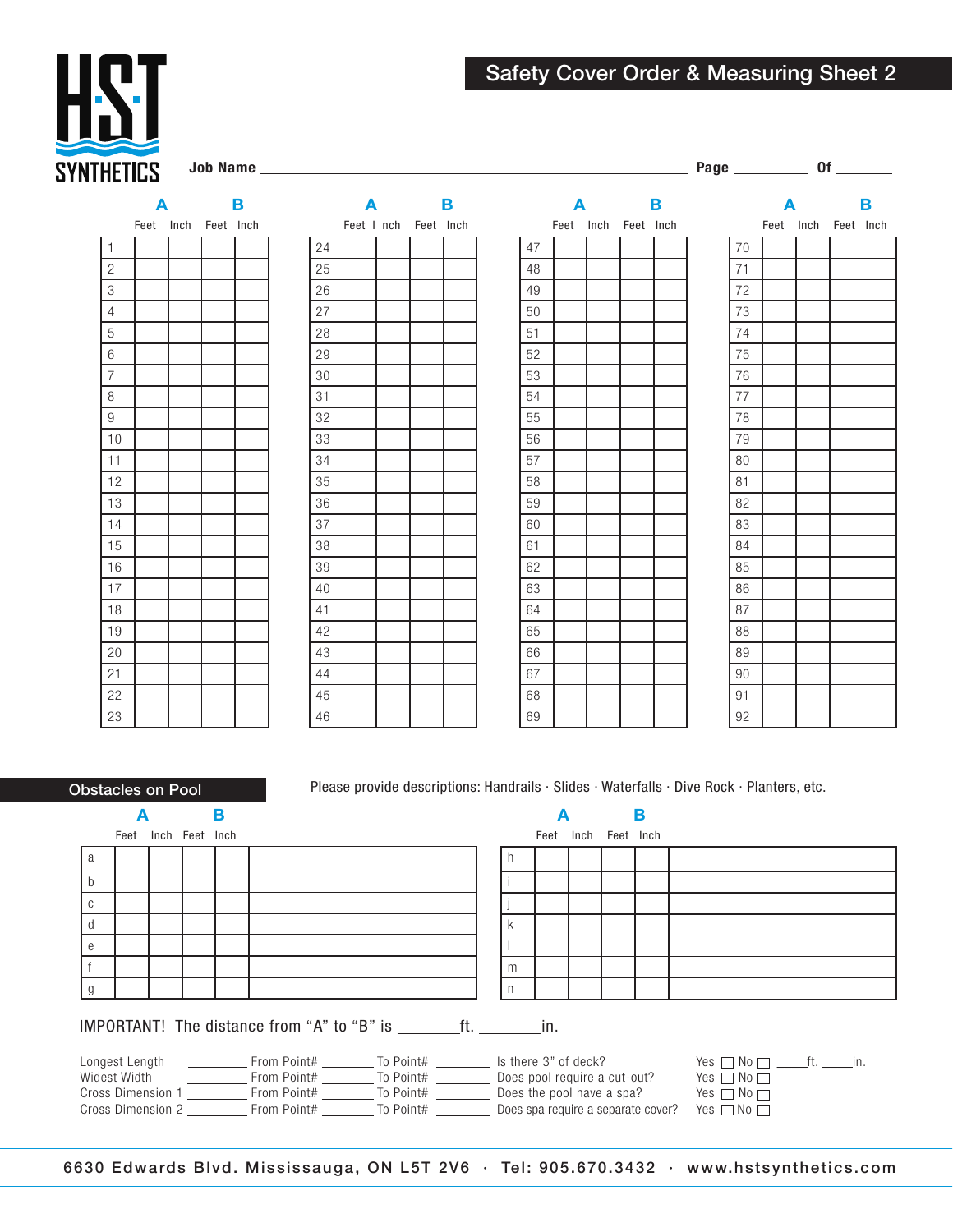

Job Name Page Of

| Customer ID#      |        |         | Page<br>01                                     |
|-------------------|--------|---------|------------------------------------------------|
| Dealer Name:      |        |         | PO#                                            |
| Distributor Name: |        |         | Job Name:                                      |
| Address:          |        |         | Ship with other orders?                        |
| City:             | Prov.: | Postal: | Shipping Instructions: Pick-Up? □ Drop Ship? □ |
| Contact:          |        |         | Ship to:                                       |
| Phone:            |        |         |                                                |
| Fax:              |        |         |                                                |

ORDER QUOTE *If nothing is checked, we will assume this is a quote only!*



Standard Pool Shapes (All dimensions are assumed to be pool size unless otherwise noted). Material and Colour: